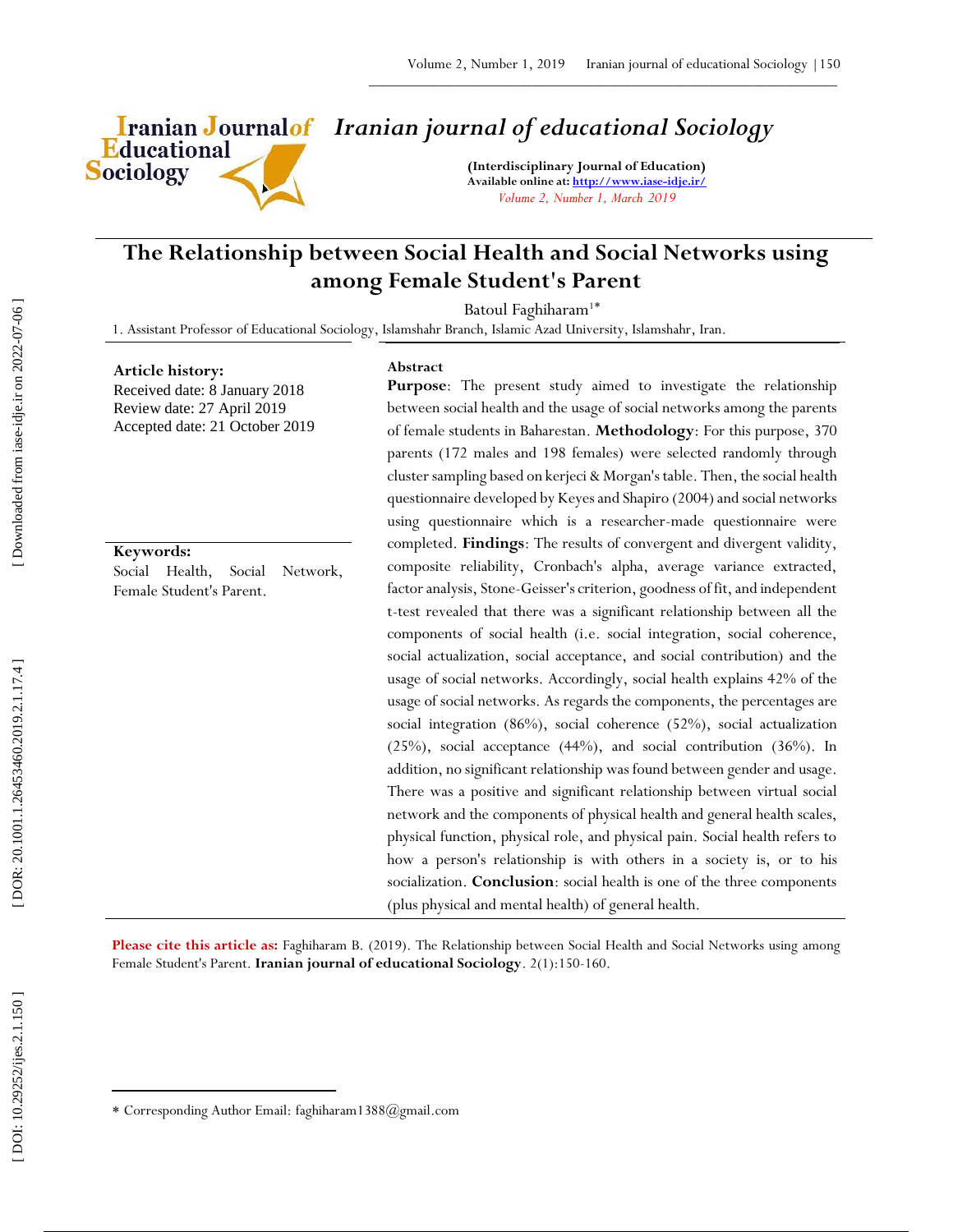#### **1. Introduction**

The invention of the Internet has led to the development of new forms of virtual communication and virtual communities. Since 1990 when it became possible for the public to use the Internet and virtual spaces, there has been a growing use due to the Internet's unique communications capabilities like hypertext and multimedia. Internet services have evolved to the extent that public access to information and news provided by the first generation of websites was upgraded to web -based public participation and interaction with the second generation of websites, also known as social media. Public participation means the possibility for users to produce and share content such as texts, videos, photos, and even software applications. Social media relies on web and mobile technologies. Virtual social networks are a subset of social media. By joining such networks, users can communicate with their friends and relatives, associates, colleagues, and even those who have been forgotten to begin new friendships. They are also able to become members of different groups according to their needs and wants. They thus become members of virtual communities. All such links are possible to form regardless of temporal, spatial, cultural, social, and class differences and constraints (Sattari, 2015).

The widespread use of virtual networks has both advantages and disadvantages. Improper use of such spaces significantly affects the social health of users. This chapter provides a theoretical framework of social networks and social health components. After focusing on the components, the paper provides the background for each component. Finally, the conceptual model of the present study is presented. With the rapid development of electronic infrastructure on national and global scales, a new virtual dimension (cyber) has been added to other dimensions of everyday life. Some pundits have admitted that cyberspace is a complement to physical or real space (Saghafi, 2012). Social networks are considered as a form of social media that provide a new means of communicating and sharing content on the Internet (Amirpour & Garivani, 2014). The key feature of such networks is the possibility for introduction of new players, interaction with others, unlimited production of content, knowledge and information sharing, and their independence from official power centers. With the social networks existing in cyberspace, the power of official control over the flow of information has been limited in favor of new players, and the network of relationships between the players has created enormous social capital (Babaei, 2011).

Today, social networks have received such attention among Internet users that one can claim that they are one of the most influential Internet services that brought about a tremendous transformation in social systems during recent years. In the today's digital world, social networks have influenced many aspects, such as communication, thinking, work, practice, and in general social life. Among the factors, social health is a key variable influenced by the extent to which people use social networks (Aryani & et al., 2015). According to the World Health Organization (WHO), mental health includes "subjective health, perceived self efficacy, autonomy, competence, inter -generational dependence, and self -actualization of one's intellectual and emotional potential, among others", as well as the ability to overcome the usual pressures of life, having productive work, and contribution in collective activities. Accordingly, the concept of "social health" as one of the four pillars of health includes the ability to fulfill the social roles effectively without adverse consequences for others, to participate in collective environments, and to engage actively in social situations (Nikoo Goftar, 2014). Social health is also defined as the quality of one's interaction with society that positively affects the general welfare of people of different social strata. The final result of this interaction is the development of social capital, security, integration, coherence, acceptance, and justice, and the opposite is increased social problems (Rafiei & et al., 2010). Keyes & Shapiro (2004) also believes that social health, quality of life, and personal performance are not possible to evaluate without taken social criteria into consideration, and good personal performance is beyond mental and emotional health and involves fulfilling social roles and obligations. Hence, social health refers to one's efficacy to communicate with others, to deal with others' attitude, and how to interact with social institutions and customs. It is also closely related to concepts like social welfare, adjustment, and performance. Therefore, all communities aim to create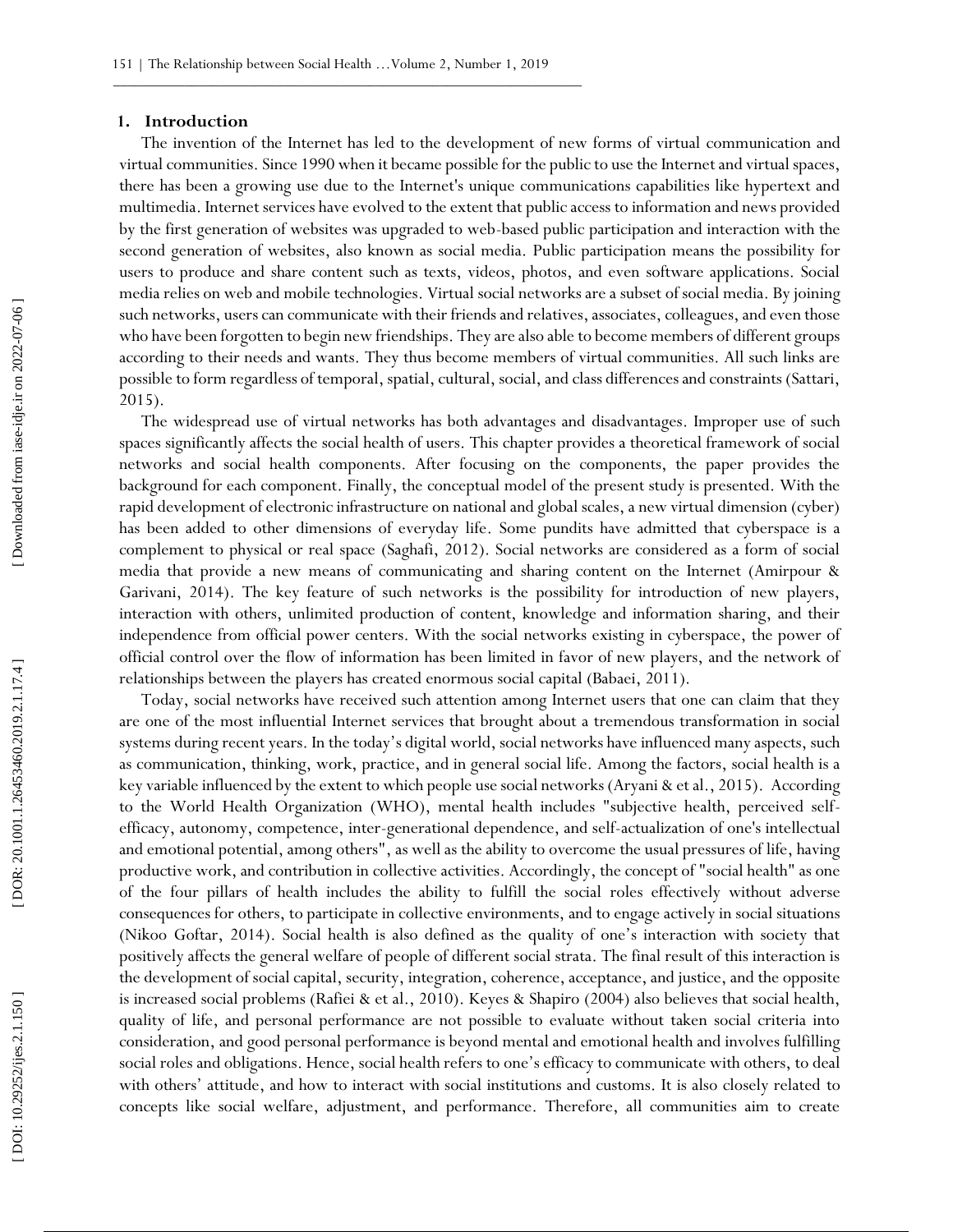conditions to maintain and enhance the health of their members. In the present era, social health as a social construct is affected by the quality and quantity of participation in social networks.

 In this regard, Entezami Bayan & Ghodsi (2015) found a significant statistical relationship between social networks, social support resources of networks, network communication, and social health among the youth. In a study conducted by Muqaddas & et al (2017), some of the participants said that social media has changed their behavior, and 51% of them mentioned that it was a negative change. Those who said their social life has worsened also reported that they feel less self-confident than those with more achievements. In social networks, many people share their ideal views of life, a social comparison based on which arouses many negative emotions. It was also found that two -thirds of the participants had trouble relaxing or sleeping after using such websites. Other studies by Dr. Rokh have shown that social networking has a negative effect on face -to -face relationships. Another problem caused by continuous use of social networks is cyber violence. The social health of individuals, which is one of the most important factors in an adaptive and peaceful life, is thus directly influenced by social networks. Dependency on social networks may be created among people of all social strata. Such dependency among parents is a significant issue to consider, as it affects their own and their children's health, the children's education, their family relationships, and the children's future. The time the parents are able to spend on productive family relationships with their children, is wasted in social networks. The fleeting pleasure they take in using the content of such networks may prevent them from enjoying the moments they could experience with their loved ones. This neglect has negative effects on children's education and their future. It is thus necessary to focus on such an important issue (excessive use of social networks) to develop a culture for correct use and show the potential risks of misuse of such a communication system in the form of photos, texts, videos etc. Accordingly, the present study focuses on the relationship between this variable and social health and seeks to answer two questions, "Is there any relationship between social health and parental usage of social networks?" and "How does it affect the education of children?

Social health is a concept that has been widely considered besides physical and mental dimensions of health. It focuses on the social dimension of health in a person -centered manner. Belloc and Breslow were the first researchers focusing on social health in 1972. According to them, social health is defined with the value of individuals' contribution to society. They thus developed the social health index. They aimed to determine the level of activity and performance of a person with questions about the physical, mental, and social aspects of personal health. This concept was further developed a few years later by Donald & et al. (1978). They argued that health is not only the absence of symptoms, diseases, and functional capabilities of an individual. They believed that social health a dimension of individual well -being distinct from both physical and mental health. They conceptualized social health both as a component of health -statue outcomes and as a dependent variable. In addition to a general attitude towards the quality of health among all people, the social health literature developed a specific attitude including mental health and social health in the industrialized countries since 1995. A group of experts aimed at integrating the general goals pursued with the slogan "Health for All" with the social aspects of health in the general sense by functionalizing the concept of "health promotion". They believe that the concept, in fact, includes the conditions for social utilitarianism aimed at the promotion of health. On this basis, health promotion is possible in two ways, one of which is the development of healthy practices and health -centered social utilitarianism and the other is the creation of conditions making it possible for people to live a healthy life. Generally, The World Health Organization (1924) defined health as "a state of complete physical, mental, and social health and not merely the absence of disease or infirmity" (WHO, 1946).

Ryff and Keyes argued that health is more than life satisfaction and the sense of happiness defined in hedonic terms. Today, social health is regarded as a product of cognitive, psychological, social, and biological factors, and this approach is associated with a broader approach to health and illness and the treatment of harmful effects. This new approach to health developed a range of interconnected terms, such as quality of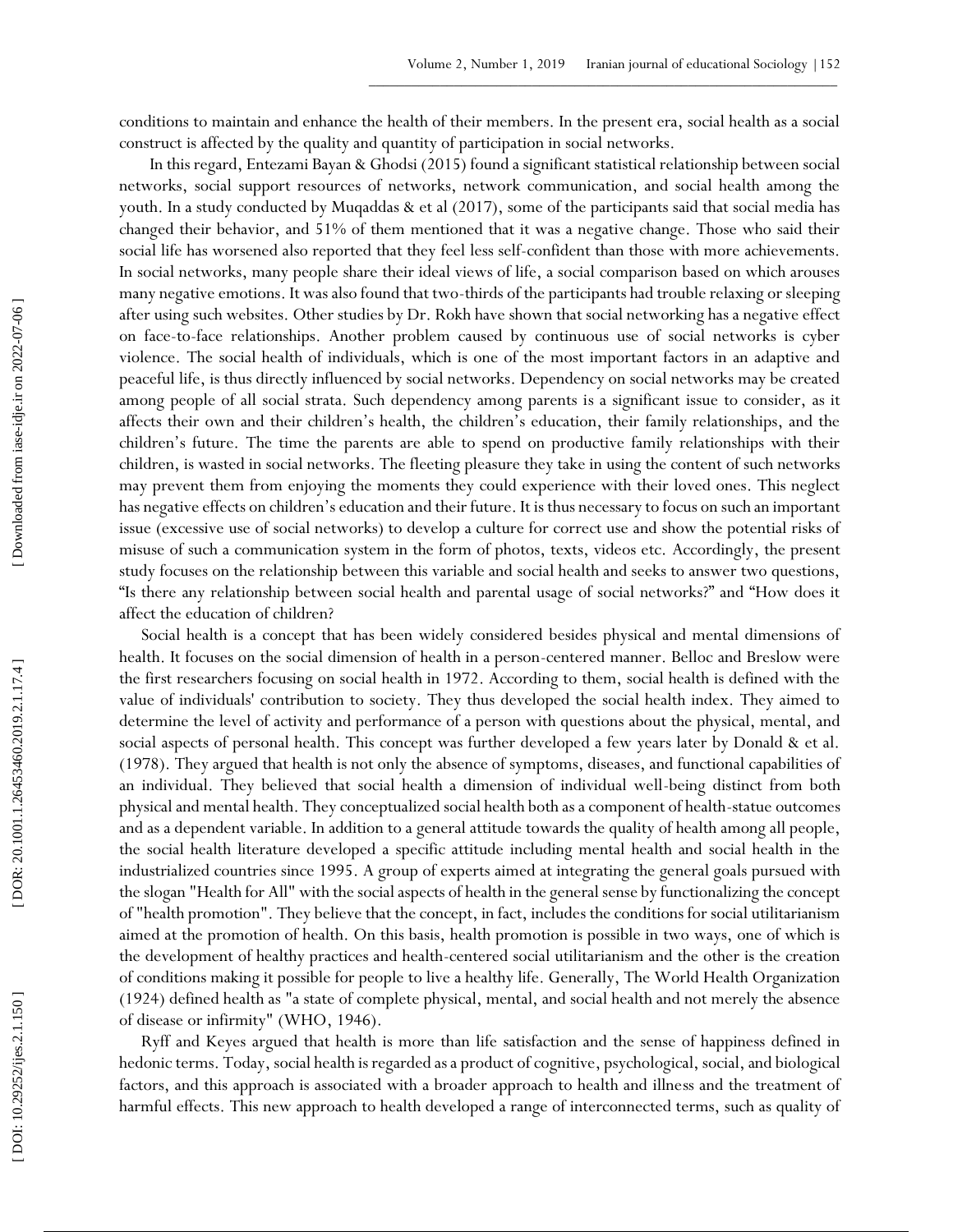life (Power, 2013), social subjective health and mental health (Ryff & Keyes, 1995), positive individual performance and emotional health (Waterman, 1993), and social health (Keyes, 1998). This wide conceptualization of health and social health allows a more comprehensive examination of all mental and cognitive factors that are related to individuals' perception of their optimal performance in their living environment. This emphasis on positive mental factors related to social health can also be generalized to psychology (Rastegar & et al., 2015). Keyes (1998) believes that the conceptualization of mental health should be so broad as to include social health. It has long been considered that social health is not affected by negative social conditions, such as self -alienation or anomie, and it is not necessarily based on psychological states. Although social health has received considerable attention in individual terms, there is an argument that the social aspect of social health should be given equal attention. According to Keyes, social health or its absence is a major concern in classic sociological theory. In spite of the importance of concepts such as anomie and alienation emphasized by Marx and Durkheim, they have also discussed several dimensions of positive social health. One of the potential benefits of social life is social integration, which means a sense of belonging and interdependence and a sense of shared consciousness and collective fate (Mousavi et al., 2015).



Figure 1. Dimensions of social health (Keyes & Shapiro, 2004)

Social integration refers to the one's evaluation of his interaction with society. The sense of belonging can be a pivotal aspect of health (Ryff & Singer, 2005). Integration is therefore the extent to which people feel they have something in common with others who constitute their social reality. Social integration draws on concepts such as social cohesion (Durkheim), cultural estrangement and social isolation and class consciousness (Marx). For Durkheim, social coordination and health reflect individuals' connections to each other through norms (Keyes & Shapiro, 2004). Social coherence is analogous to meaninglessness in life, and includes views that society is discernable and predictable. Psychologically, healthier people see their personal life as meaningful and coherent. Antonovsky believes that the sense of personal coherence can be a sign of health: those who have coherence try to maintain coherence when faced with unpredictable events. Social coherence is the perception of the quality, organization, and operation of the social world. It gives meaning to the life of a person. Those who are healthier are interested in the nature of their social world and can understand the way it functions.

According to Keyes, social coherence is an understanding that "society is intelligible, somewhat logical, predictable, and meaningful." (Keyes & Shapiro, 2004). Autonomy is a sense of personal control over one's fate, while social actualization is the understanding that society has control over its own future. According to the Keyes' views, this concept has a common characteristic with Maslow's concept of "self-realization" (1968) and is also related to Ryff's emphasis on personal growth. Social actualization reflects the proper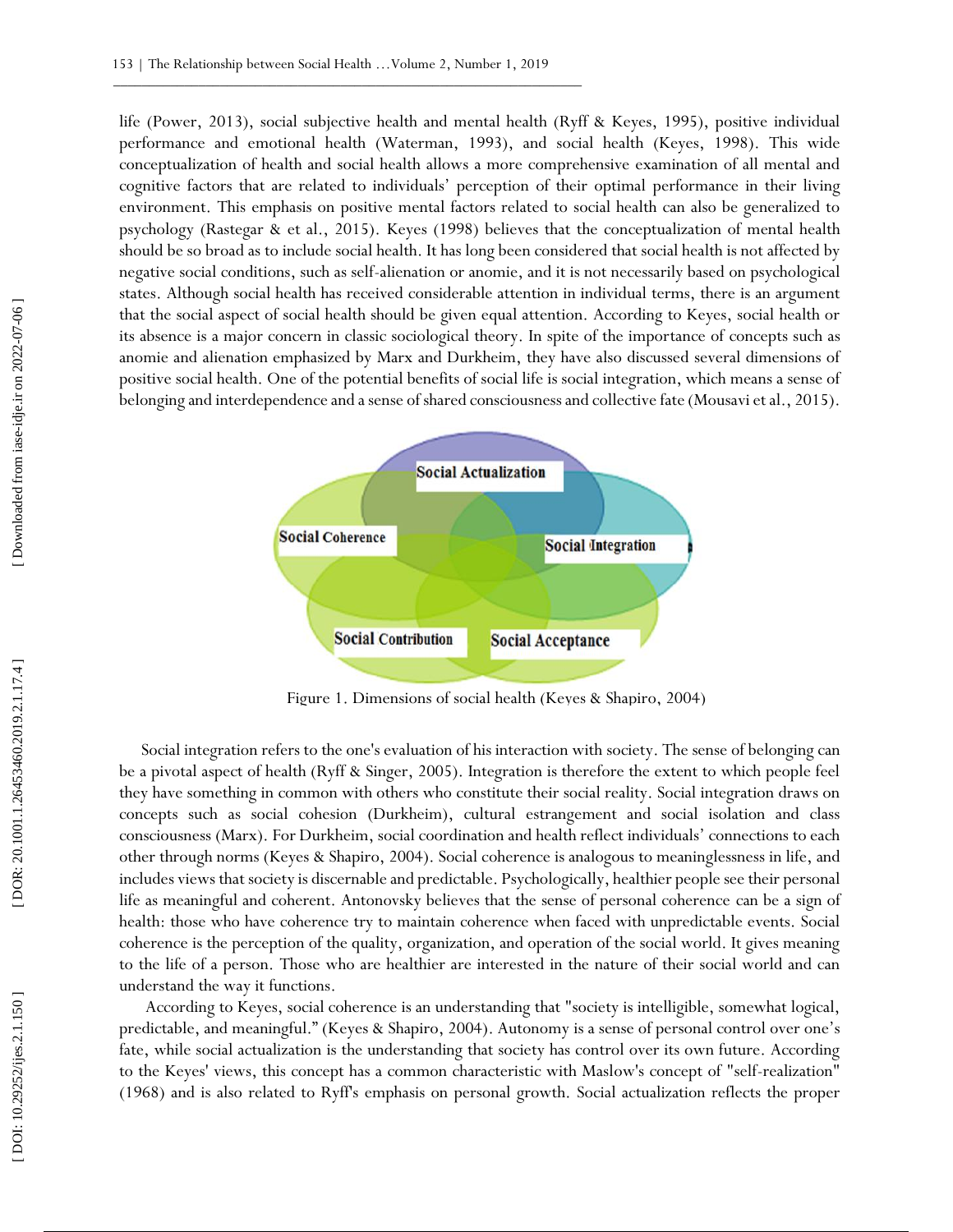functioning of individuals, which is the result of their welcoming of new experiences and continuous growth (Keyes, 1998). Social acceptance is the social version of self -acceptance. People who have a positive attitude towards their personality and accept both good and bad aspects of their lives are manifestations of mental and social health. Social acceptance is one's perception of the society through the character and qualities of other people. By accepting others and oneself as a generalized category, one trusts others and thinks that others are capable of kindness, with a positive attitude towards the nature of human beings, which all make him feel comfortable with others.

Those who accept others have come to realize that individuals are generally productive. As mental health includes self-acceptance, socially accepting others can lead to social health. Keyes conducted two research studies (one with an attitude survey and the other with a researcher -made questionnaire), which proved five dimensions of social health and provided evidence for convergent validity among social health scales such as social contribution, productive nature of activities, understanding of constraints, life satisfaction, and happiness (Hatami, 2010). Social network is not a new concept. Humans created social networks since centuries ago when, for example, they would sit around a fire and tell stories. Nevertheless, what made today's social networks receive increasing attention, is the development of digital tools that contribute to the development of social networks. Therefore, we need to first distinguish between the following three concepts in order to define social networks: • Social networks as a network of human interactions • Services for creating and developing social networks (social networking services) Digital services for creating and developing social networks (digital social networking services). The term "social network" was coined by the social anthropologist John A. Barnes in 1954. In a research project on social groups in Norway, he developed the term to describe the relationships between humans and analyze the mechanisms of communication and, in particular, their decisions. From his perspective, Social networks are created when a structure of interrelated units is formed together. A unit can be a person, group, or organization. The social network is the representation and analysis of the relationship between these units and the flow of knowledge and information between them.

In this form of definition as mentioned earlier, social networks are as old as humans on Earth. However, the scientific and structured study of such networks began in 1954 (Ghassabi & Naqib al -Sadat, 2015). Ziviar & Shahir (2015), in a study entitled "The Sense of Security among Iranian Users in Social Networks in terms of Gender, Age, Educational Level, and Usage (a Case Study: Facebook)", concluded that there is a significant relationship between gender, age, and usage of Facebook and the feeling of security and comfort among the users. Gholizadeh Khajeh (2015) conducted a research study on "The Relationship between the Usage of Social Networks and Social Health: Female Students living in Salamat Dormitory". The results revealed a significant relationship between the usage of virtual social networks and social health of the female students. There is a significant and direct relationship between the usage and social acceptance, social contribution, and social actualization, as the level of social acceptance, contribution, and actualization increases with increasing usage. Nevertheless, there is a significant but inverse relationship between the usage and social adaptation and social coherence, that is, the level of social adaptation and coherence decreases with increasing usage. Sattari (2015) carried out "A Study on Factors Affecting the Social Health among Female and Male High School Students in Khalkhal City, 2014, with an Emphasis on Social Cognition Theories". The results indicated an almost normal distribution and a moderate level of social health among the students.

A significant statistical correlation was also found between social actualization, social adaptation, network relationship, and social acceptance of students and their social health. Fallis (2014), "An Applied Analysis of Misinformation", suggests that government propaganda includes social, economic, and political misleading information in social networks and fake websites. Such fake networks threaten people's lives, including their social health. In a study titled "The Power of Prediction with Social Media", Schoen & et al. (2013) argued that user interactions are among the reasons for the phenomenon of misinformation that can predict political,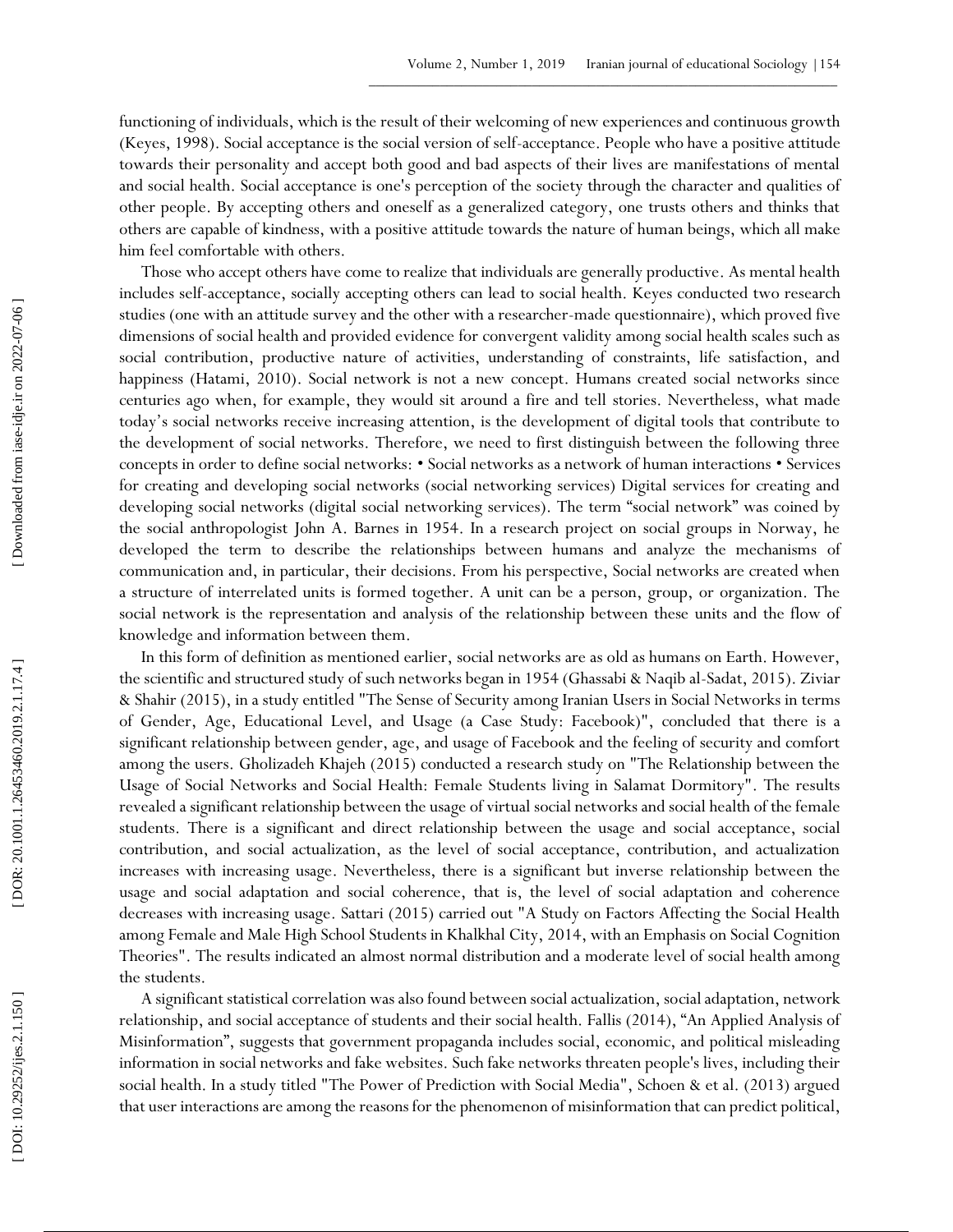economic, and social events based on the performance of social networks and can damage the health of individuals personally and socially. Hence, it is possible to prevent unreasonable expectations, misinformation, and wrong conclusions by understanding such predictive power. Wilt & et al. (2010), in a study on the relationship between personality traits and social health, found that some of the personality traits predict social health, since most traits, attitudes, and behaviors are capable of predicting Keyes' four dimensions of social health. For example, extrovert people have higher social integration. Similarly, those with social adjustment typically enjoy a higher level of social acceptance. There is a relationship between social health and the usage of social networks among parents of female students in Baharestan City.

#### **2. Methodology**

This is an applied study according to the purpose, i.e. the relationship between the components of social health and the usage of social networks. In addition, the study is a descriptive correlational study in methodological terms. The statistical population of the study included all the female students of elementary schools in Baharestan 1, i.e. a total of 15,137 students in 35 schools in the academic year 2016-2017. As only one of the parents of the students participated in the study, the total number of parents was also 15,137, among which 370 were selected based on Morgan -Jersey's table for sample size through random cluster sampling; several schools were first randomly selected from all the schools. From the selected schools, several classes were then randomly selected. Finally, several students were selected randomly from each class. Their parents were thus the study subjects, who received the questionnaires. One of the main steps in a scientific research method is the choice of appropriate tools. In the present study, the data collection tools were the social health questionnaire (Keyes & Shapiro, 2004) and a research -made questionnaire about the usage of social networks. The coefficient of reliability for each questionnaire was calculated using SPSS 22 based on Cronbach's alpha. The obtained Cronbach's alpha coefficients were 0.95 and 0.97, for the social health and usage of social networks questionnaires respectively. This means that the measurement tools were highly reliable. Validity was measured using the AVE method (average variance extracted) and the Fornell - Larcker criterion (the correlation between a construct with its indexes when comparing the relationship between that construct and the other constructs). The results are reported as follows.

**Table 1.** The validity of the measurement tools (questionnaires) based on AVE method

| Minimum Acceptable Value of Criterion $AVE \geq 0.5$ | Average Variance Extracted (AVE) |
|------------------------------------------------------|----------------------------------|
| Social networks                                      | 0.64                             |
| - Social health                                      | 0.57                             |
|                                                      |                                  |

According to Table 1, the average of the variance shared between each construct and its indexes or average variance extracted is greater than the criterion. In other words, the AVE criterion was developed for the measurement of convergent validity (0.5), and an AVE above 0.5 is indicative of an acceptable convergent validity (Fornell & Larcker, 1981). The measured convergent validity is thus acceptable. In order to analyze the collected data (real data and survey data), the tables including frequency distribution, and percentage of responses, bar graphs, the mean and standard deviation were used in the framework of descriptive statistics in order to analyze the descriptive data. Structural equation modeling based on partial least squares (PLS) is the method employed for testing the hypotheses. In this section, the software programs Smart PLS and SPSS 22 were used to test the study hypotheses. Before testing, it was necessary to confirm the technical features of the measurement model. This included the use of criteria such as convergent and discriminant validity, composite reliability, Cronbach's alpha, average variance extracted, Fornell -Larcker criterion, R -Squares, Stone -Geisser's Q2, and Goodness of fit (GOF). The calculated values for the Cronbach's alpha and composite reliability are higher than the value of criterion (0.7). The AVE is above 0.5. The convergent validity and reliability of the present study was thus confirmed to be acceptable. The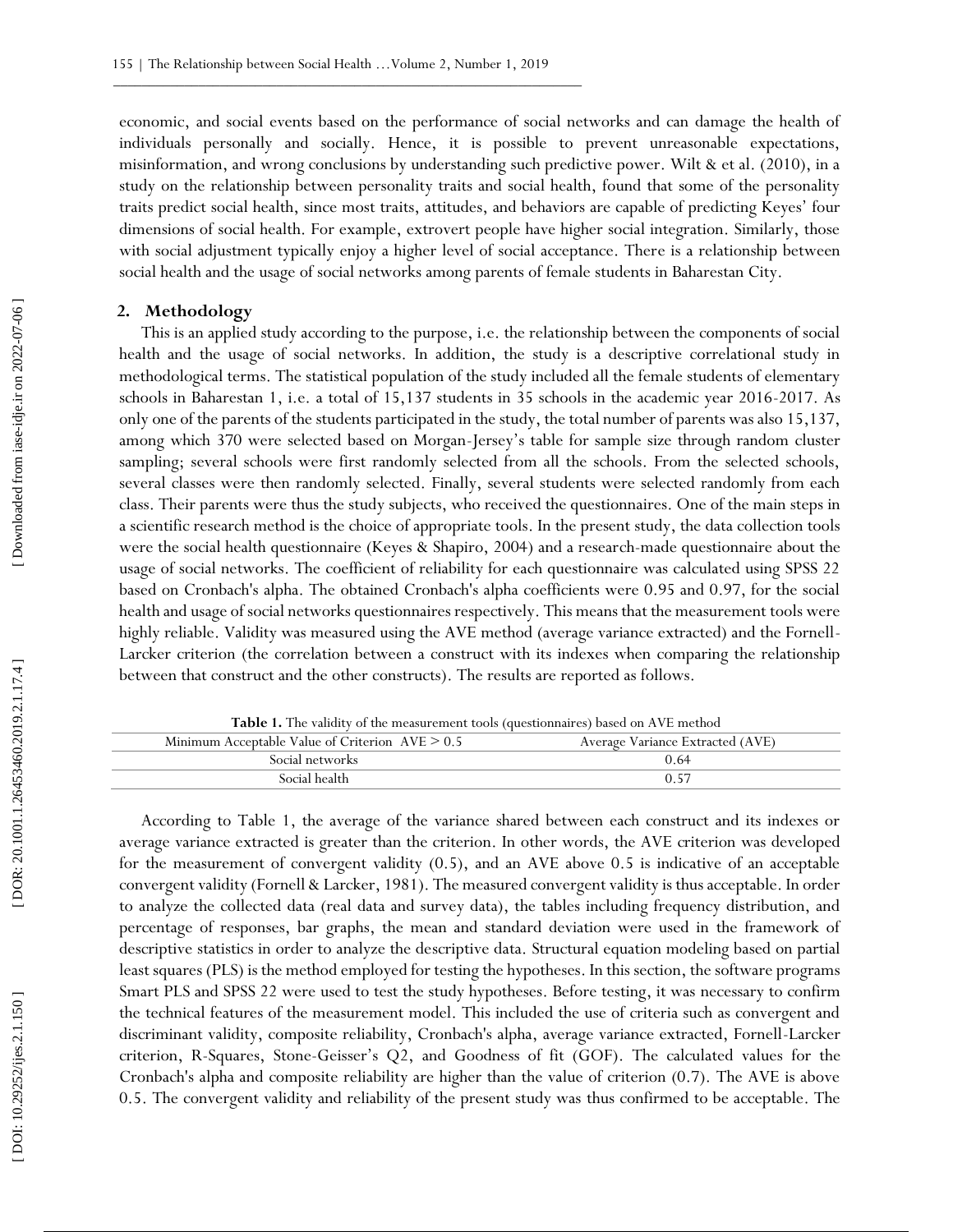criterion value is 0.7 for the suitability of the Cronbach's alpha and composite reliability and is 0.5 for AVE (Fornell & Larcker, 1981).

|                 | Average Variance Extracted (AVE) | <b>Composite Reliability</b> | Cronbach's alpha |
|-----------------|----------------------------------|------------------------------|------------------|
|                 |                                  | (27.0)                       | (0.7)            |
| Social health   | 0.86                             | 0.96                         | 0.95             |
| Social networks | 0.84                             | 0.95                         | 0.93             |





According to Fig. 2, the values of  $R^2$  is equal to 0.42 of the average value of this criterion (0.33), indicating an acceptable fit for the structural model.

| Table 3. $Q^2$ coefficient of the study model |                    |                                              |           |  |
|-----------------------------------------------|--------------------|----------------------------------------------|-----------|--|
| Total                                         | Sum of Squared     | Sum of Squared Errors of prediction (SSE) of | 1-SSE/SSO |  |
|                                               | Observations (SSO) | <b>Endogenous Constructs</b>                 |           |  |
| Usage of social networks                      | 1480.000           | 064.724                                      | 0.35      |  |

Table 3 shows that the  $Q^2$  of the endogenous construct of social networks is equal to 0.35, which indicates a strong prediction of the model for these constructs and confirms the good fit for the structural mode.

## **3. Findings**

The study population included all the elementary female students in the city of Baharestan 1, i.e. a total of 15,137 students in 35 schools in the academic year 2016 -2017. Since one parent of each student participated in our study, the total number of parents was also 15,137. From the population, 370 were selected based on Morgan -Jersey's table through random cluster sampling as mentioned earlier. The questionnaires were thus distributed among the subjects in the final step. - In terms of gender, the subjects were 172 males (46.5%) and 198 females (53.3%). - In terms of age, 36 respondents were aged below 20, 105 aged 21 -30, 126 aged 31 -40, 72 aged 41 -50, and 31 aged over 50. - In terms of education, 22 subjects had a high -school diploma, 66 had an associate degree, 194 had a bachelor's degree, 79 had a master's degree, and 9 had a doctorate degree. - In terms of employment, 253 were self-employed and 117 were government employees. A) Significance (t -value) coefficients related to the hypotheses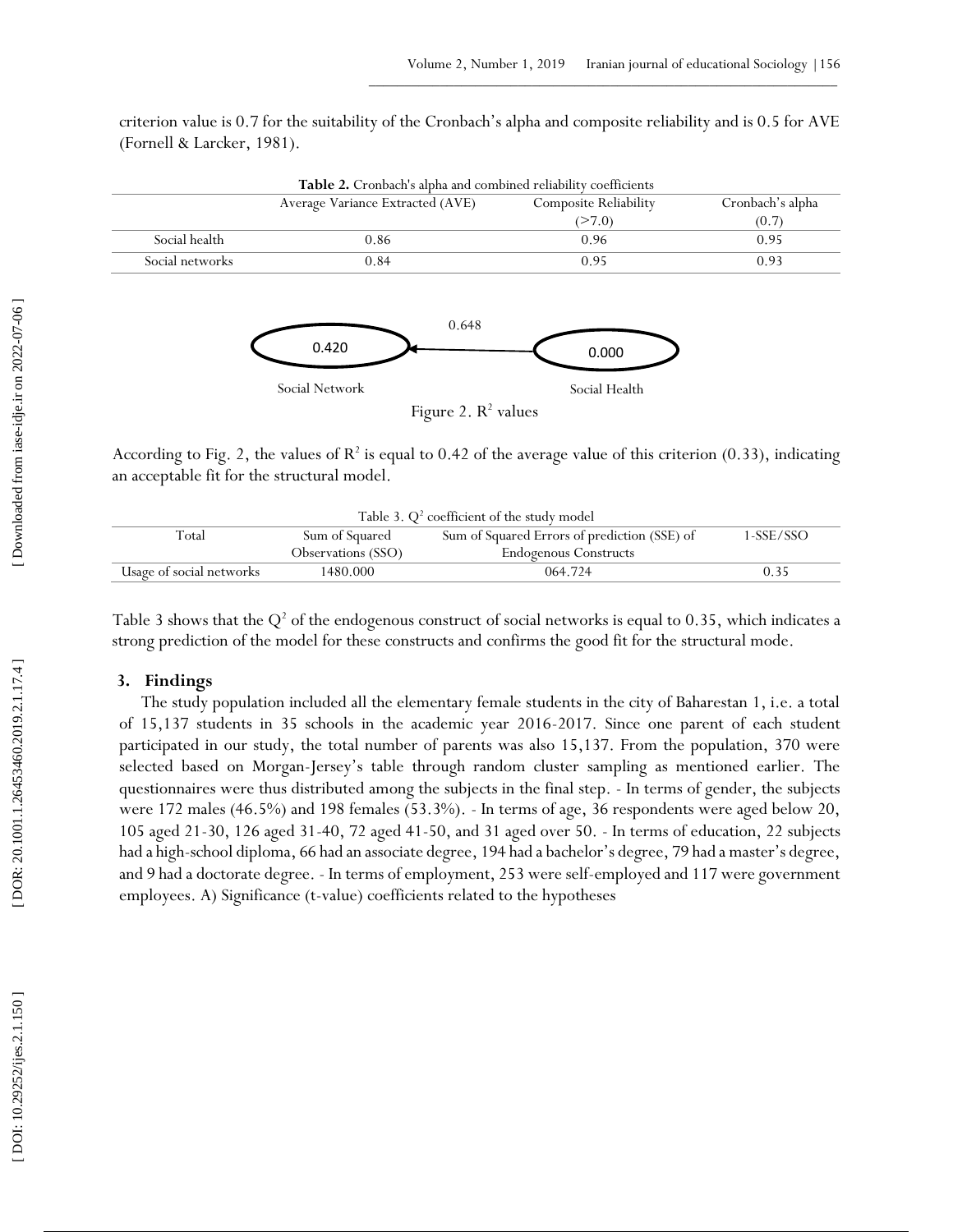

Figure 3. T-value coefficients of the study model





Figure 4. The model with the standardized coefficients (factor loads)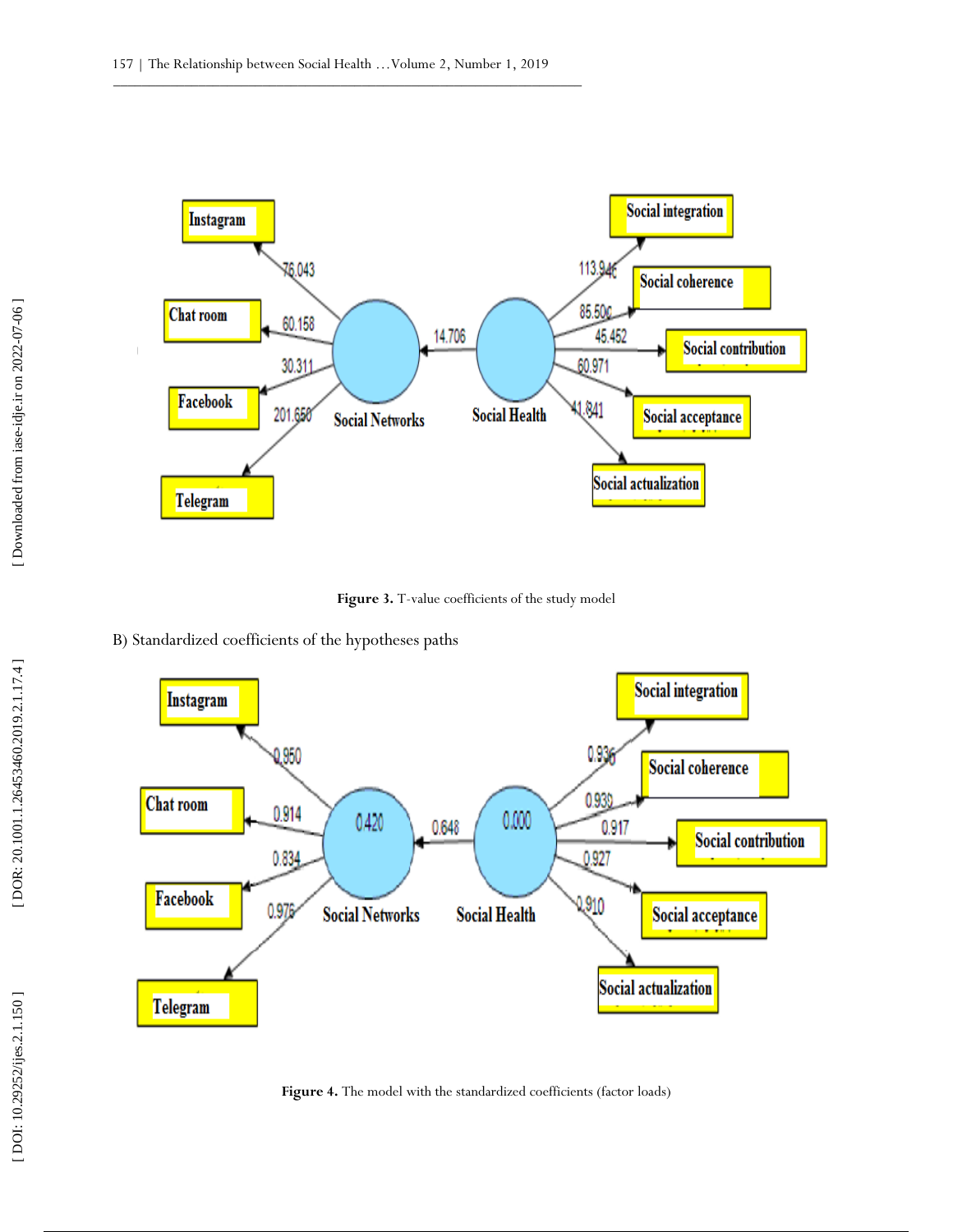For testing the study hypotheses, the t -value statistic was used to measure the significance of the path coefficients, and standard factor loads were used to examine the effect of path coefficients between variables. In the main hypothesis, the path coefficients between social health and the usage of social networks are equal to 706.14, at a confidence level of 95%. The t -value statistic is greater than 1.96. It can be thus concluded that there is a significant relationship between social health and the usage among the parents (Fig. 3). Hence, the main hypothesis is confirmed. To examine the size of the effect, it is necessary to use the standard factor loads of the path coefficients between the variables. The results of the calculations are reported as follows. The path coefficient of social health and the usage of social networks is equal to 0.68. This suggests that social health directly explains 42% of the variance regarding the usage. Hypothesis 1: The path coefficients between social integration and the usage of social networks are equal to 54.014, at an error level of 0.05 that is greater than 1.96. This indicates the significance of the path coefficients at a confidence level of 0.95%. In addition, the standard coefficient is 93.9. This shows that social integration directly explains 86% of the aforementioned variance. Hypothesis 2: The standard coefficients of social coherence and the usage both equal 0.72. Accordingly, social coherence explains 52% of the variance. The significance of the t -value at the error level of 0.5 is greater than 1.96, i.e. 18.342. This indicates a significant relationship between social coherence and the usage. Hypothesis 3: The standard coefficients of social actualization and the usage of social networks are equal to 0.49. Hence, social actualization explains 25% of the variance. The significance of the t -value at the error level of 0.5 is greater than 1.96 (10.621). This is also indicative of a significant relationship between social actualization and the usage of social networks at a confidence level of 95%. Hypothesis 4: The path coefficients between social acceptance and the usage are equal to 15.441, which is more than 1.96 at the error level of 0.05. This shows that the path coefficients equaling 0.67 are significant at the confidence level of 95%. Accordingly, Social acceptance explains 44% of the variance. The fourth sub -hypothesis of the study is thus confirmed. Hypothesis 5: The standard coefficients between social contribution and the usage equal 0.60. The significance of the t -value at the error level of 0.5 is greater than 1.96, i.e. 13.008. This indicates a significant relationship between social contribution and the usage of social networks. The confidence level is thus 95%. Consequently, the hypothesis is confirmed. Hypothesis 6: According to the results of this hypothesis, Levin's test is not significant (sig. = 0.740). The assumption of the equality of variances is thus accepted.  $t = 1.528$  and  $df = 368$ , which is less at the level of error of 0.05 than the threshold of 1.96. Therefore, the hypothesis zero is confirmed (there is no significant difference between gender and the usage of social networks). As the lower limit and the upper limit of the confidence interval estimate also includes zero, the hypothesis of the study is rejected and the hypothesis zero is confirmed.

### **4. Discussion**

Gholizadeh Khajeh (2015), in a study on "the Relationship between the Usage of Social Networks and Social Health: Female Students living in Salamat Dormitory", concluded that there is a significant relationship between the usage of virtual social networks and social health of the female students. Fallis (2014), in another study "An Applied Analysis of Misinformation", argues that government propaganda includes social, economic, and political misleading information in social networks and fake websites. Such fake networks threaten people's lives, including their social health. Schoen et al. (2013), "The Power of Prediction with Social Media", suggest that user interactions are among the reasons for the phenomenon of misinformation that can predict political, economic, and social events based on the performance of social networks and can damage the health of individuals personally and socially. This reflects the relationship between social health and social networks. In a study entitled "Investigating the Relationship between the Size of Social Network and Physical Health among Parents of Mentally Retarded Students", which included 226 parents, Akbari Bayatiani et al. (2013) concluded that there is a positive and significant relationship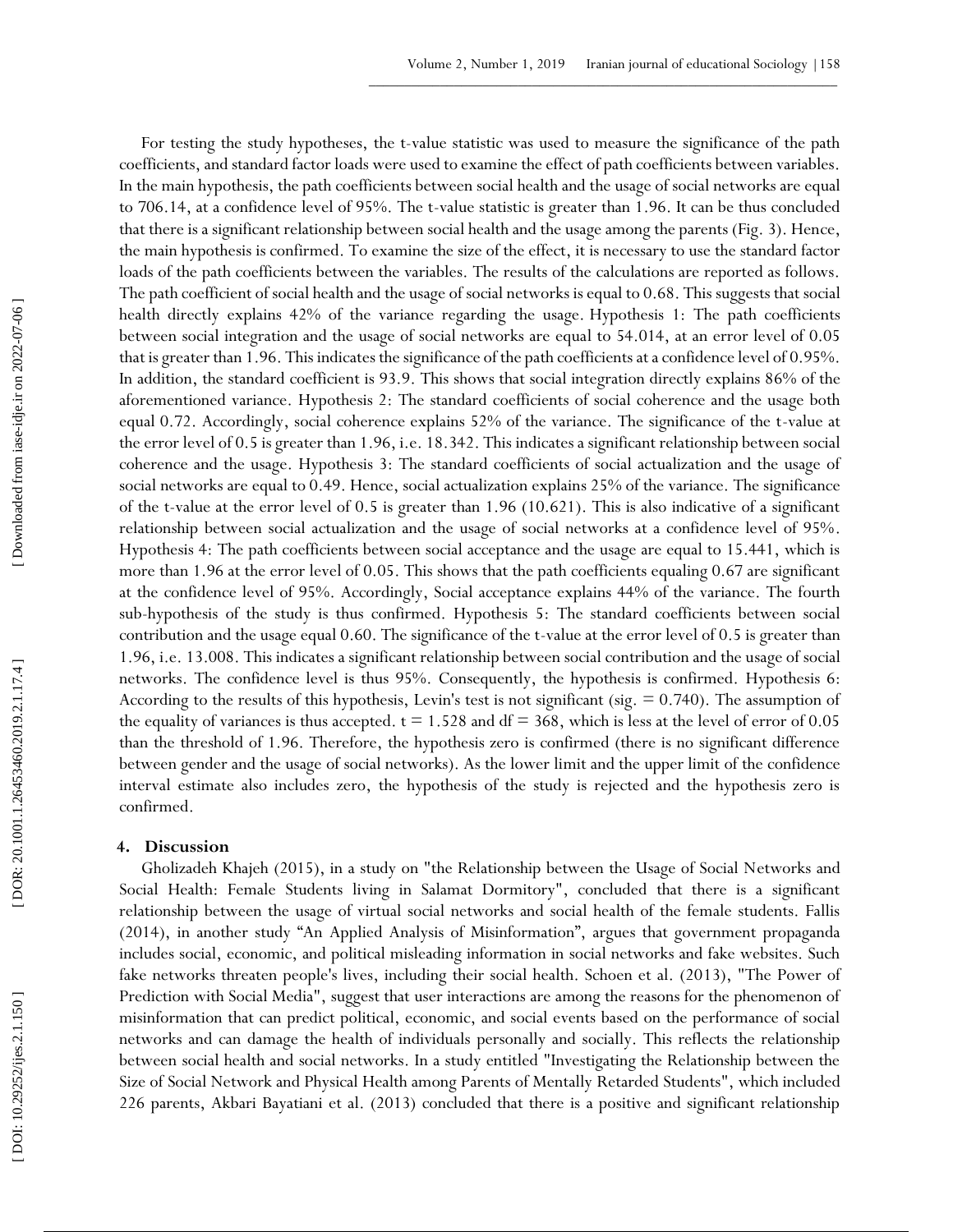between virtual social network and the components of physical health and general health scales, physical function, physical role, and physical pain. Social health refers to how a person's relationship is with others in a society is, or to his socialization.

 Therefore, social health is one of the three components (plus physical and mental health) of general health. In fact, a person may be considered to be socially healthy when he is capable of fulfilling his conventional social roles and communicating with society and social norms. Given that social network is today considered to be a means of communication, there is a significant difference between the health of the person and the usage of such networks. Aelaei and Bashiri Givi (2015), "A Sociological Study on the Impact of Virtual Social Networks on Social Coherence (Case Study: Students of the Ardabil Payame Noor University)", found that there is a significant difference among the students using social networks in terms of social coherence. There is thus a significant relationship between the usage of social networks and social coherence. Ryan and Xenos (2011) showed that Facebook users had higher levels of family loneliness, although they are more extrovert. They also found that people who do not use Facebook are more likely to be conscientious, shy, and socially alone. On this basis, there is a relationship between social acceptance and the usage of virtual network. Parsa Mehr and Niknejad (2011) in a study on "The Role of Social Networks in Encouraging Female Students to Participate in Sports (Case study: Yazd city), which conducted on 319 subjects, concluded that there is a positive and significant relationship between social networks and participation and acceptance among the students. However, social networks cannot explain a significant percentage of the variance in the participation in sports. Hence, other influential variables should be considered in this area. Social acceptance is the social version of self -acceptance.

People who have a positive attitude towards their personality and accept both good and bad aspects of their lives are manifestations of mental and social health. Social acceptance is one's perception of the society through the character and qualities of other people. By accepting others and oneself as a generalized category, one can trust others and think that others are capable of kindness, with a positive attitude towards the nature of human beings, which all make the person feel comfortable with others. Those who accept others have come to realize that people are generally productive. As mental health includes self -acceptance, socially accepting others can lead to social health. This relationship between self and social acceptance is of particular importance in environments like social networks.

## **References**

- Aalaei M, Bashiri Givi H. (2015). Sociological Study of the Impact of Virtual Social Networks on Social Cohesion (Case Study: Ardabil Center for Payam Noor Students). Iranian Journal of Social Development Studies. 7(2):109-107.
- Akbari Bayatiani A, Ganjali Vand N, Taheri M, Veys i N. (2013). A Study on the Relationship between the Size of Social Network and Physical Health among Parents of Mentally Retarded Students. Journal of Ilam University of Medical Sciences. 21(5):34 - 43.
- Amirpour M, Grivani M. (2014). The Impact of Social Networking on Youth Lifestyle. Journal of Enforcement Knowledge North Khorasan. 1(3):124 -128.

Aryani E, Zahed Babolan A, Moeini-Kia M, Khalegh Khah A. (2015). The Role of Virtual Social Networks in the Research Capabilities of Higher Education Students. Journal of Virtual Learning in Medical Sciences. 6 (2):26 -39.

Babaei M. (2011). Bulletin of the Association for Cultural Studies and Communication, Nos. 11 and 12.

Entezami Bayan N, Ghodsi M. (2015). Investigating the Relationship between Personal Social Networks and Social Health of Youth, Quarterly Journal of Developmental Psychology, No. 3 .

Fallis D. (2014). A functional analysis of disinformation. conference Proceedings. 621 -627.

Fornell C, Larcker D F. (1981). Evaluating Structural Equation Models with Unobservable Variables and Measurement Error. Journal of Marketing Research. 18(1):39 -50.

Ghassabi F, Naqib al -Sadat S R. (2015). The Role of Cultural Values in Social Networking Content (A Comparative Case Study on Iranian and non -Iranian Networks). Journal of Media and Culture. 5(1):79 -103.

Gholizadeh Khajeh F. (2015). The relationship between the Usage of Virtual Social Networks and Social Health: Students living in Salamat Dormitory. A Master's Thesis, Allameh Tabataba'i University, Faculty of Social Sciences.